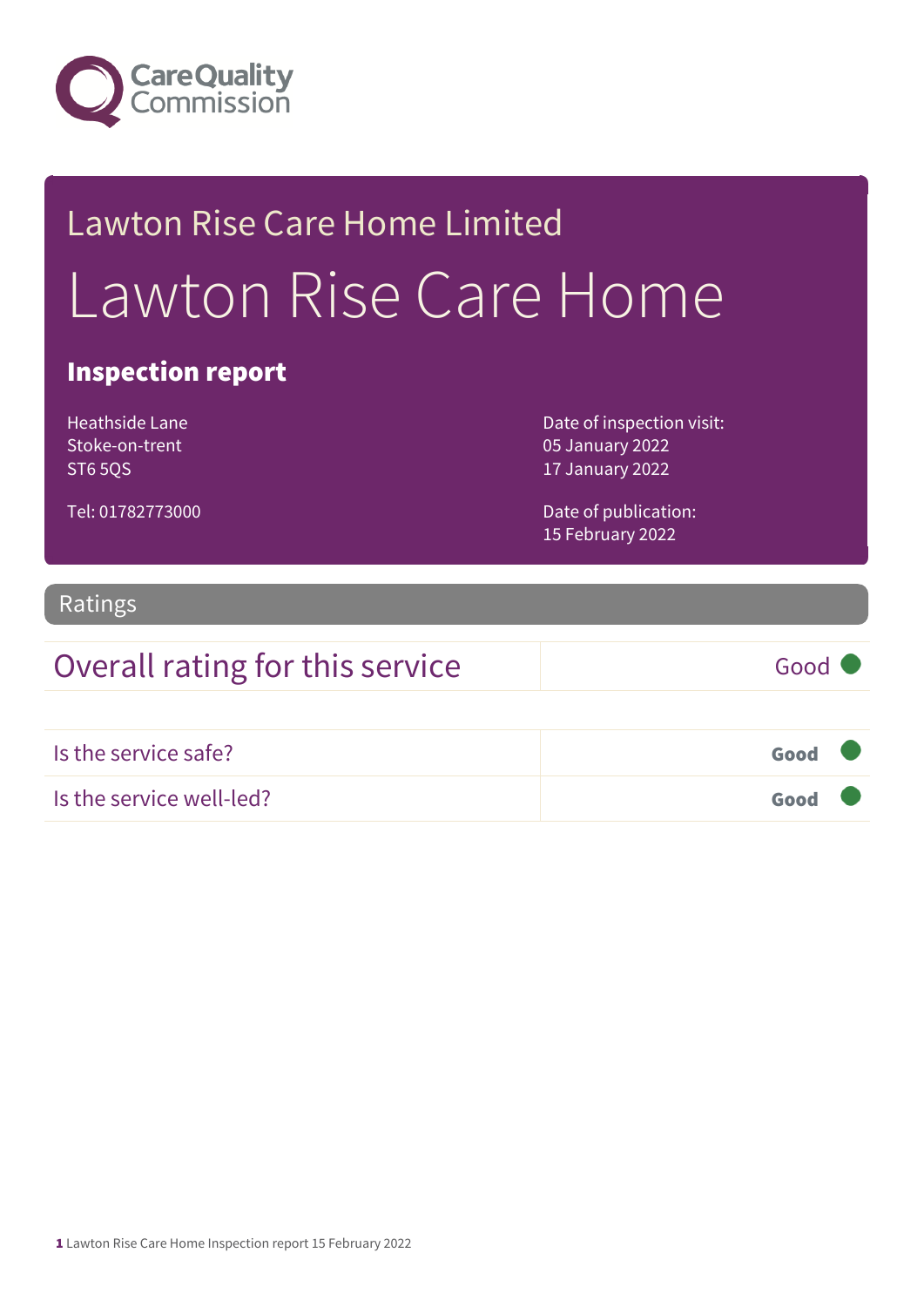### Summary of findings

### Overall summary

#### About the service

Lawton Rise Care Home is a nursing home providing personal and nursing care to up to 62 people. The service provides support to older people, some of whom were living with dementia. At the time of our inspection there were 55 people using the service. There were two floors and two units on each floor.

### People's experience of using this service and what we found

Infection control measures were in place to keep people safe. There was mixed feedback about the visiting arrangements the provider had in place. Following the inspection, the provider amended their visiting policy to align with government guidance at the time. There were enough safely recruited staff to support people, although there could be busy times for staff. Risks to people were assessed and planned for to try and support people safely. People were protected from abuse by staff who understood their responsibilities and knew how to recognise abuse. Medicines were managed safely. Lessons were learned when things went wrong and this was shared with staff.

Systems were in place to effectively monitor the quality and safety of care to people. There was a positive culture and people, relatives and staff were able to contribute and feedback about their experiences of the care. The management team were proactive, and people, relatives and staff felt positively about the registered manager and their approachability. The registered manager understood their duty of candour. There was a process of continuous learning and improving. The home worked in partnership with other professionals and those in the community.

For more details, please see the full report which is on the CQC website at www.cqc.org.uk

#### Rating at last inspection

The last rating for this service was good (published 27 March 2019).

#### Why we inspected

We undertook a targeted inspection to follow up on specific concerns which we had received about the service. The inspection was prompted in part due to concerns received about visiting arrangements. A decision was made for us to inspect and examine those risks.

We inspected and found there was mixed feedback about these visiting arrangements, so we widened the scope of the inspection to become a focused inspection which included the key questions of safe and wellled.

We found there was mixed feedback about visiting arrangements; however, no one had come to harm as a result of this. The provider amended their visiting arrangements during our inspection to reflect guidance at the time. Please see the safe section of this full report.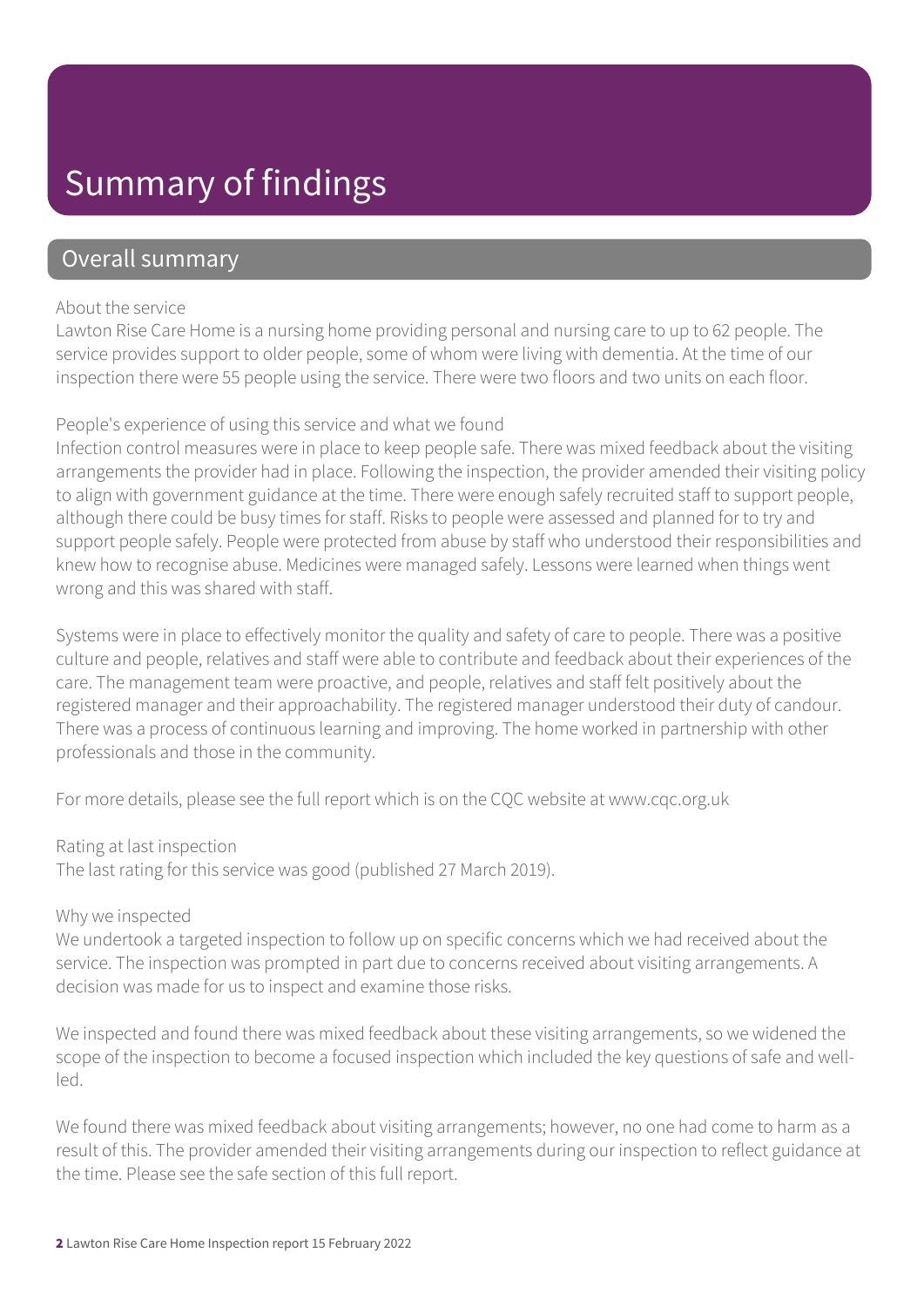For those key questions not inspected, we used the ratings awarded at the last inspection to calculate the overall rating. The overall rating for the service has remained the same, good. This is based on the findings at this inspection.

You can read the report from our last comprehensive inspection, by selecting the 'all reports' link for Lawton Rise Care Home on our website at www.cqc.org.uk.

Follow up

We will continue to monitor information we receive about the service, which will help inform when we next inspect.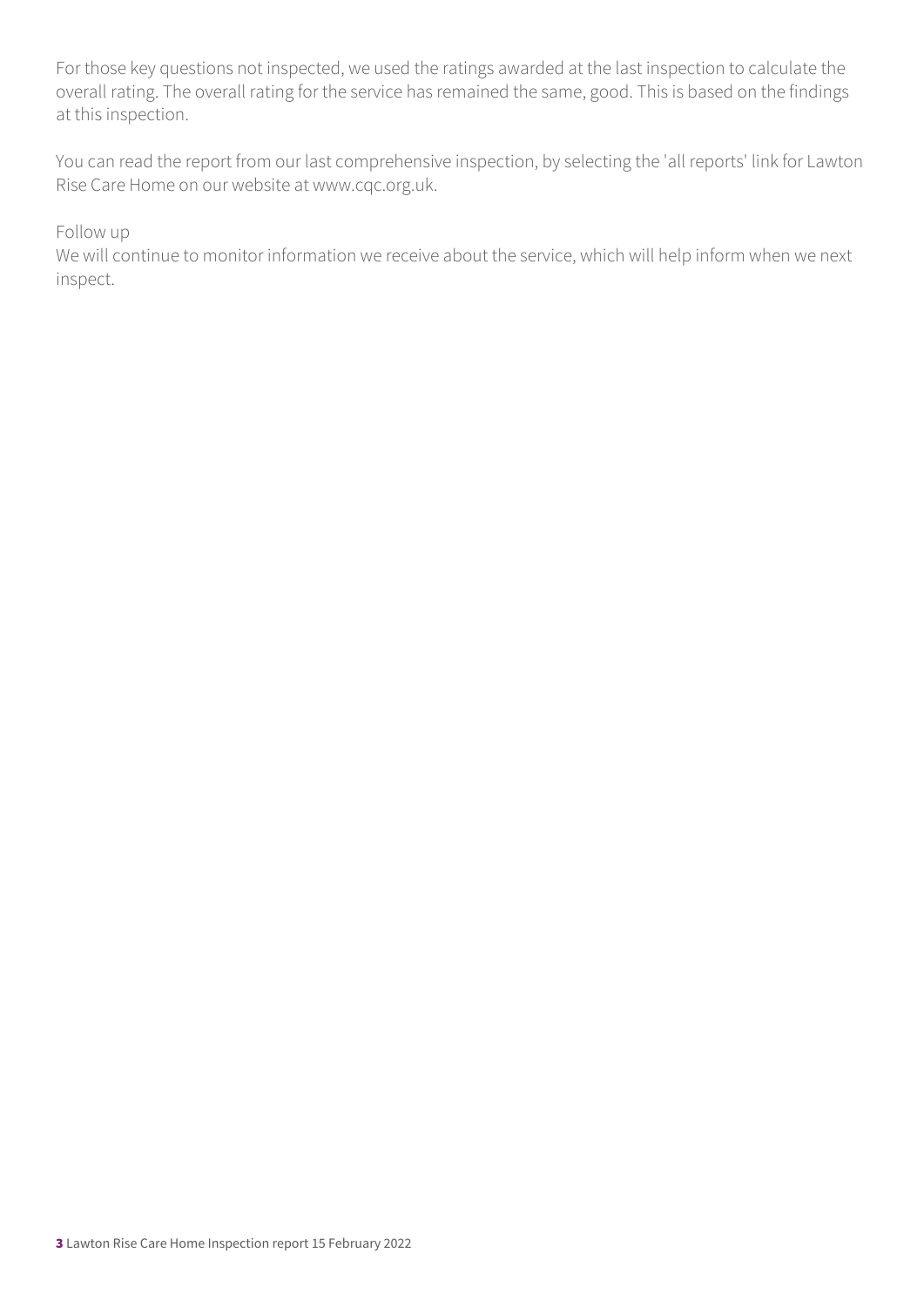### The five questions we ask about services and what we found

We always ask the following five questions of services.

| Is the service safe?                    | Good |
|-----------------------------------------|------|
| The service was safe.                   |      |
| Details are in our safe findings below. |      |
|                                         |      |
| Is the service well-led?                | Good |
| The service was well-led.               |      |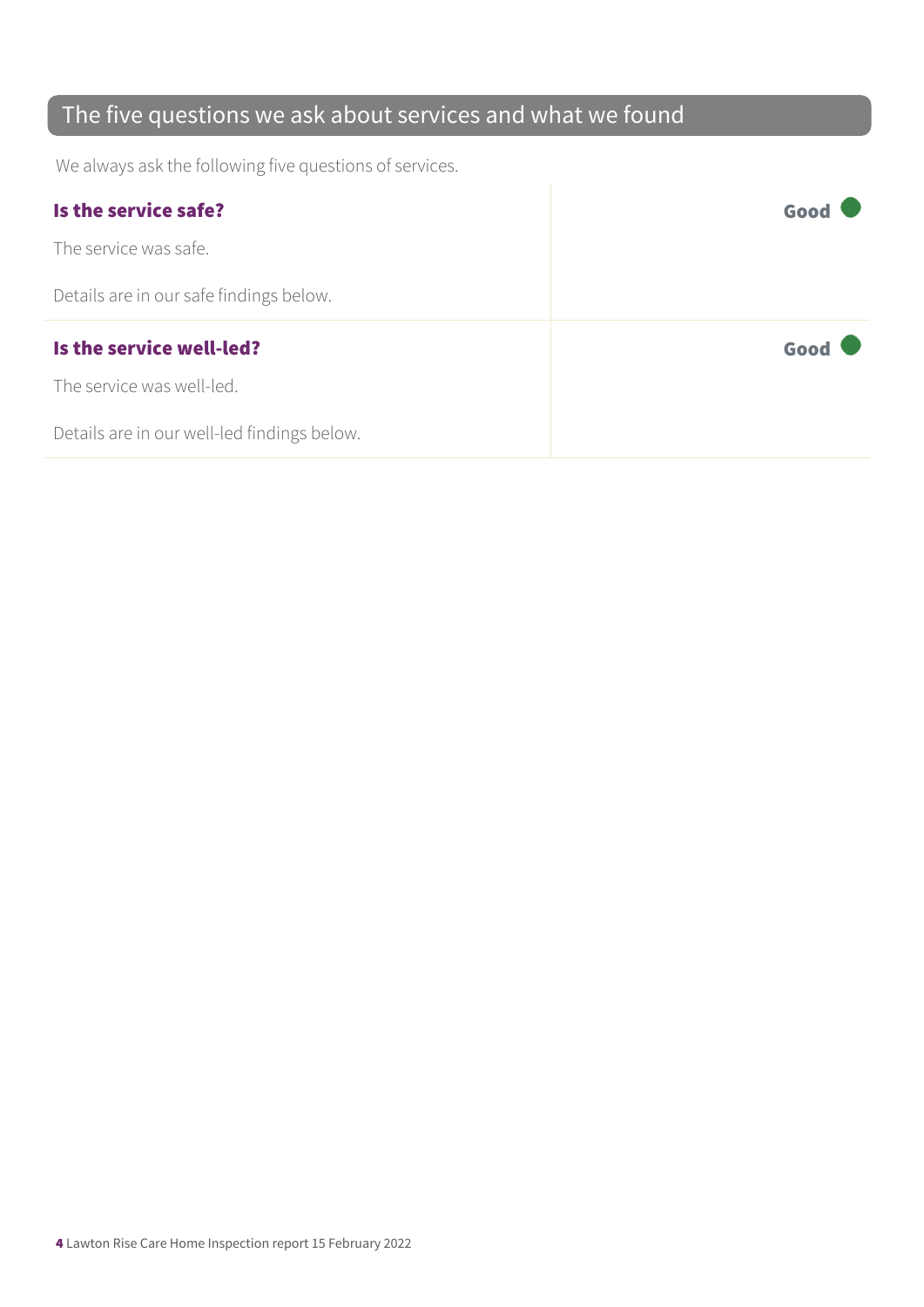

# Lawton Rise Care Home

### Detailed findings

### Background to this inspection

### The inspection

We carried out this inspection under Section 60 of the Health and Social Care Act 2008 (the Act) as part of our regulatory functions. We checked whether the provider was meeting the legal requirements and regulations associated with the Act. We looked at the overall quality of the service and provided a rating for the service under the Health and Social Care Act 2008.

As part of this inspection we looked at the infection control and prevention measures in place. This included checking the provider was meeting COVID-19 vaccination requirements. This was conducted so we can understand the preparedness of the service in preventing or managing an infection outbreak, and to identify good practice we can share with other services.

#### Inspection team

The inspection was carried out by four inspectors in total; two inspectors on the first day of our site visit and three inspectors on the second day of our site visit (one inspector was present on both days of the visit).

#### Service and service type

Lawton Rise Care Home is a 'care home'. People in care homes receive accommodation and nursing or personal care as a single package under one contractual agreement. CQC regulates both the premises and the care provided, and both were looked at during this inspection.

The service had a manager registered with the Care Quality Commission. This means that they and the provider are legally responsible for how the service is run and for the quality and safety of the care provided.

### Notice of inspection

This inspection was unannounced. Inspection activity started on 7 January 2022 and ended on 24 January 2022. We visited the service on 7 January 2022 and 17 January 2022.

### What we did before the inspection

We reviewed information we had received about the service in the last 12 months. We sought feedback from the local authority and professionals who work with the service. The provider was not asked to complete a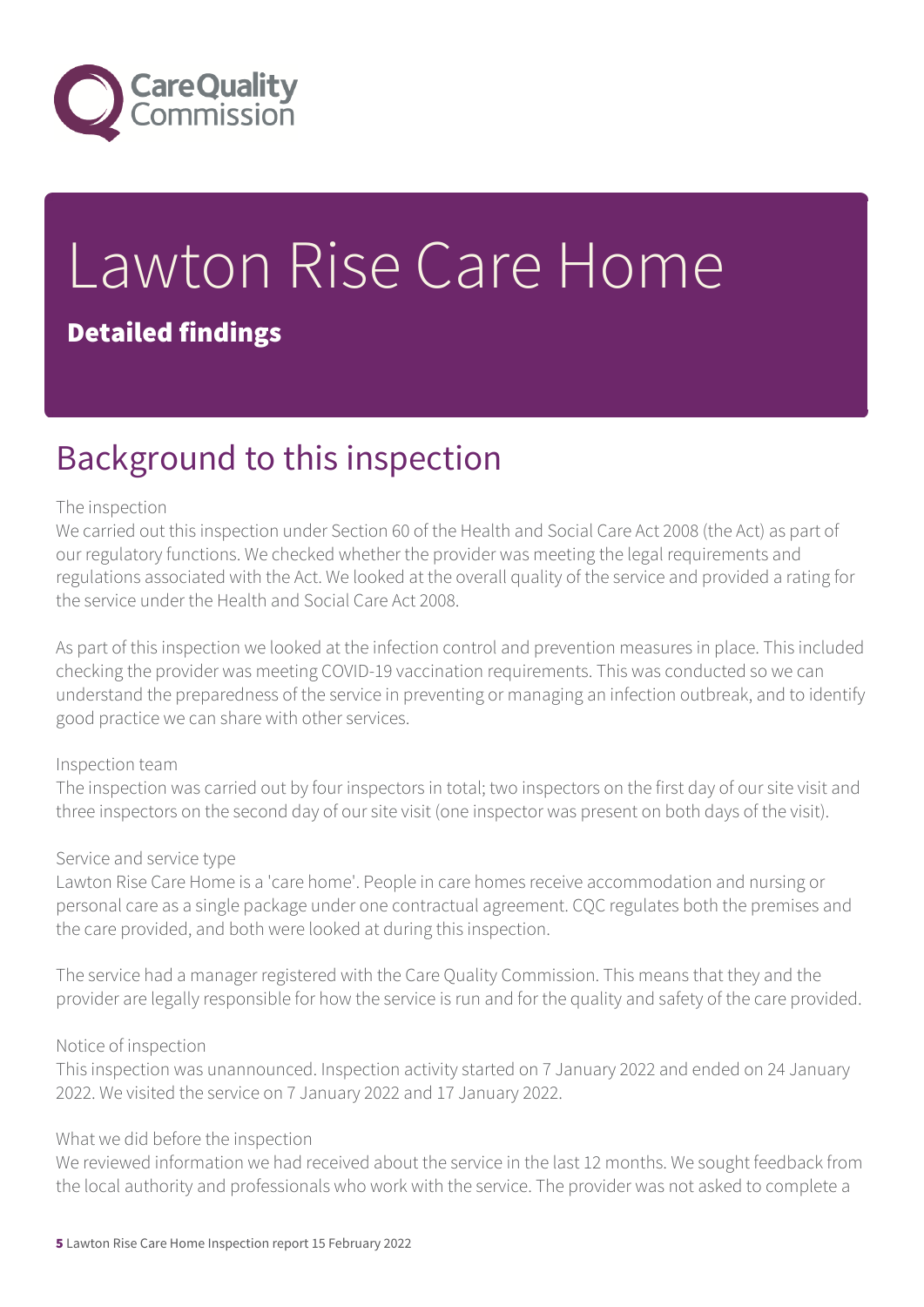Provider Information Return (PIR) prior to this inspection. A PIR is information providers send us to give some key information about the service, what the service does well and improvements they plan to make. We used all this information to plan our inspection.

### During the inspection

We attempted to speak with multiple people, however some people were unable to discuss their opinions, due to their needs. We spoke with two people who used the service who were able to speak with us. We spent time in communal areas and observed interactions between people and staff. We also spoke with 13 relatives over the phone about their experience of the care provided. We spoke with nine members of staff including the registered manager, deputy manager, the area manager, nurses and senior care workers and care workers.

We reviewed a range of records. This included seven people's care records and multiple medication records. We also looked at an additional seven people's risk assessments in relation to their specific needs. We looked at two staff files in relation to recruitment. A variety of records relating to the management of the service, including audits, policies and procedures were reviewed.

### After the inspection

We continued to seek clarification from the provider to validate evidence found. We looked at meeting records, policies and quality assurance records. A follow up telephone call with the registered manager also took place.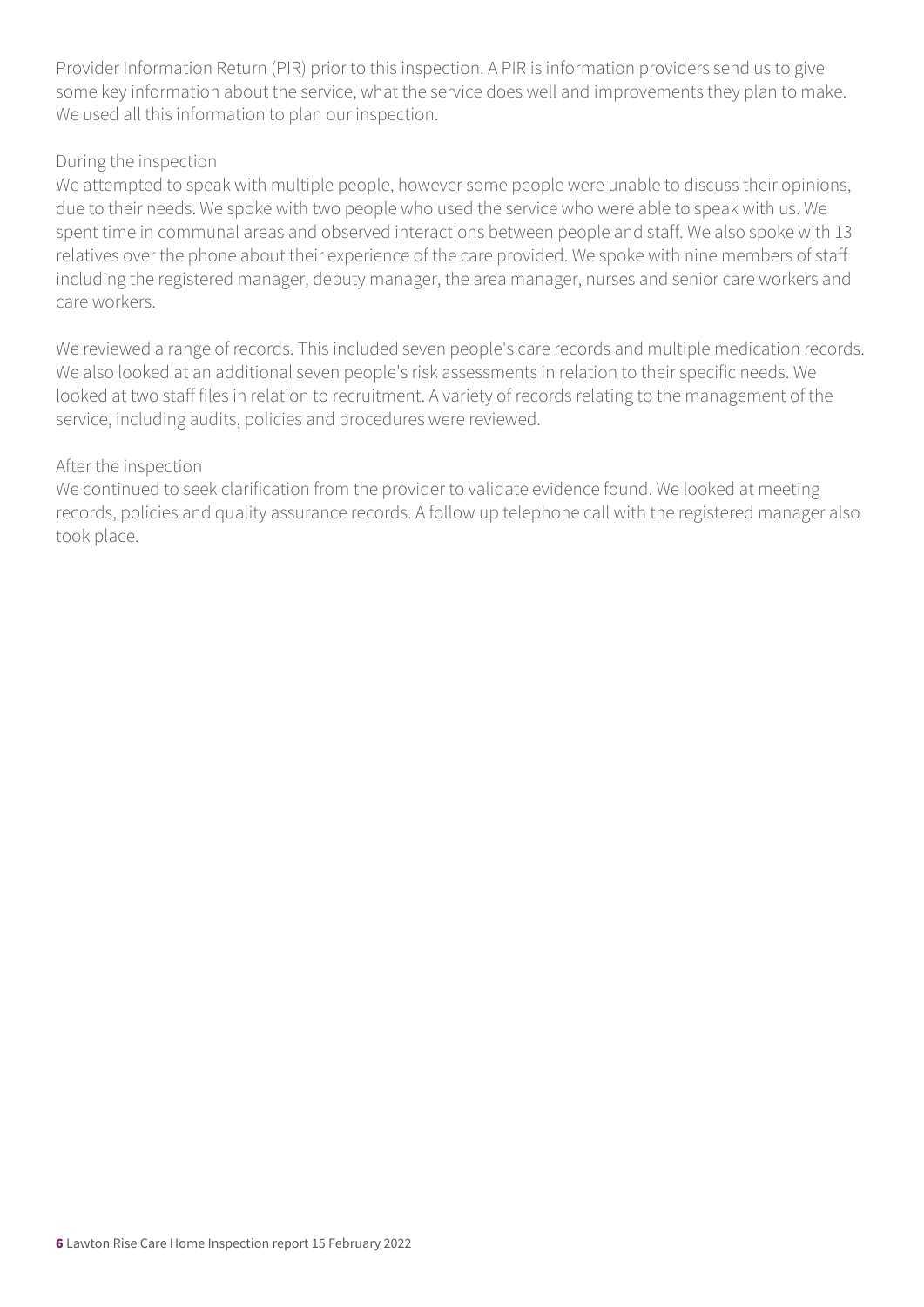### Is the service safe?

### Our findings

Safe – this means we looked for evidence that people were protected from abuse and avoidable harm.

At our last inspection we rated this key question good. The rating for this key question has remained good. This meant people were safe and protected from avoidable harm.

Preventing and controlling infection

● We received mixed feedback about visiting restrictions in place. The provider had imposed additional restrictions on visiting, above the government guidance. Some relatives felt this was a positive measure to give additional protection to people living at the home. However, other relatives were unhappy with the extra visiting restrictions. Despite these additional restrictions we found no direct impact on people's care. Following the inspection, the provider amended their visiting policy to align with government guidance at the time.

● We were somewhat assured the provider was using PPE effectively and safely. We observed two instances of staff not washing their hands between supporting different people. However, we fed this back to the registered manager and they agreed to address this. Other measures such as competency checks were in place to ensure PPE and hand hygiene was being practiced by staff.

- We were assured that the provider was preventing visitors from catching and spreading infections.
- We were assured that the provider was meeting shielding and social distancing rules.
- We were assured that the provider was admitting people safely to the service.
- We were assured that the provider was accessing testing for people using the service and staff.
- We were assured that the provider was promoting safety through the layout and hygiene practices of the premises.

● We were assured that the provider was making sure infection outbreaks can be effectively prevented or managed.

● We were assured that the provider's infection prevention and control policy was up to date.

● From 11 November 2021 registered persons must make sure all care home workers and other professionals visiting the service are fully vaccinated against COVID-19, unless they have an exemption or there is an emergency. We checked to make sure the service was meeting this requirement. We found the service had effective measures in place to make sure this requirement was being met.

Staffing and recruitment

● Whilst we received mixed feedback about staffing levels, we observed there were enough staff to support people safely.

● One relative said, "In terms of staff, it always seems to be well staffed. You don't have to wait ages in the corridor. There is usually someone visible."

● Staff were recruited safely. Checks were made on their suitability such as previous employment references and Disclosure and Barring Service (DBS) checks. DBS checks provide information including details about convictions and cautions held on the Police National Computer. The information helps employers make safer recruitment decisions.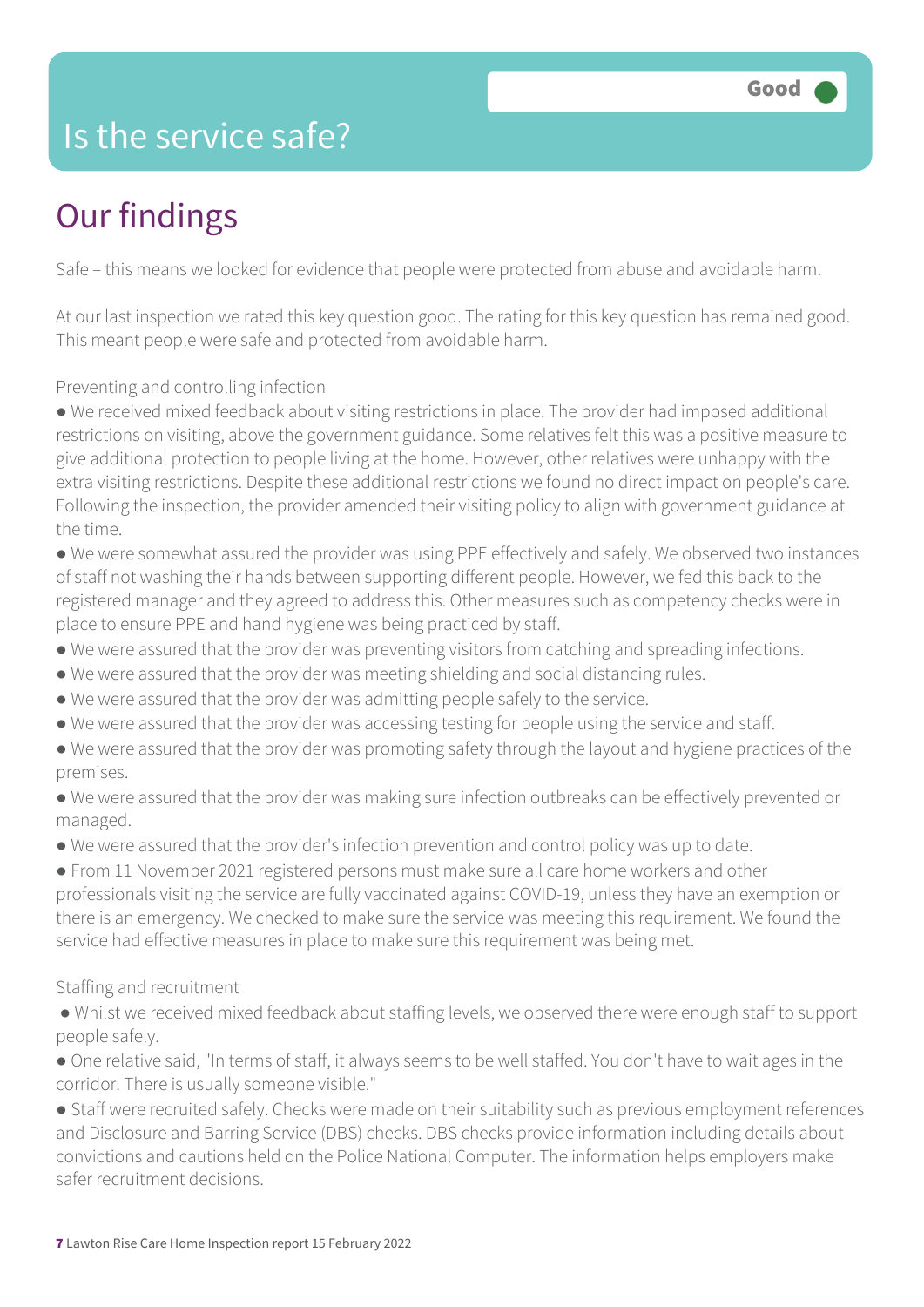Assessing risk, safety monitoring and management

- Risks were assessed and planned for to help keep people safe. One relative said, "I certainly have no complaints whatsoever. They [staff] do a great job of looking after [my relative]." Another relative commented, "They [staff] monitor [my relative's] weight etc."
- Where people were at risk of falling, needed support with their mobility or could experience periods of upset, there were plans in place to guide staff how to support people. Staff knew people's needs.
- Equipment was in place for those who needed it, which also matched their care plans, and we observed safe moving and handling.
- Checks were made on the building to ensure it remained safe. There were ongoing refurbishment works and measures were taken to ensure people stayed safe whilst these took place, such as locked doors when tools were present so people could not unintentionally hurt themselves.

Systems and processes to safeguard people from the risk of abuse

- People were protected from the risk of abuse. One relative said, "As far as looking after [my relative] and staff wise, they are fantastic."
- Staff understood their safeguarding responsibilities, could recognise different types of abuse and knew how to report concerns.
- There was evidence of safeguarding referrals being made and the management team understood their responsibilities too.

Using medicines safely

- Medicines were managed safely.
- Medication Administration Records (MARs) were in place to document people receiving their prescribed medicines. Stock levels matched these records so we could tell there no missed or extra doses which had not been identified.
- Guidance was available for 'when required' medicines, also called PRN medicines.
- Medicines were stored safely, and checks were made on this to ensure it remained the case.

Learning lessons when things go wrong

• Lessons were learned when things went wrong.

● There were regular reviews of people's health and well-being in order to identify changes, such as clinical reviews of falls and weight loss. Checks were made to see if there were any trends. For example, if concerns had been in one particular unit of the home, so there could be a focus there to see if changes needed to be made.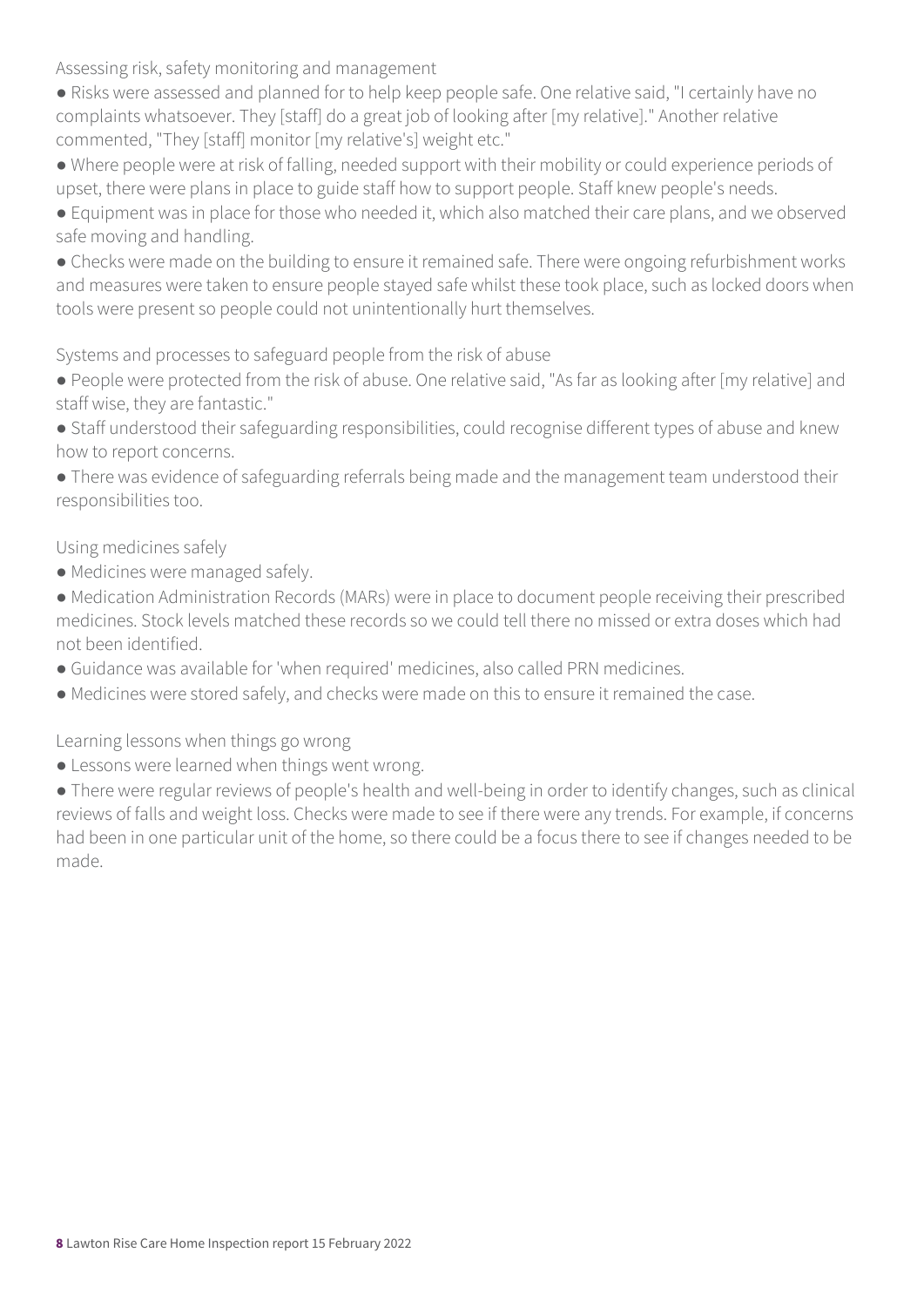### Is the service well-led?

### Our findings

Well-led – this means we looked for evidence that service leadership, management and governance assured high-quality, person-centred care; supported learning and innovation; and promoted an open, fair culture.

At our last inspection we rated this key question good. The rating for this key question has remained good. This meant the service was consistently managed and well-led. Leaders and the culture they created promoted high-quality, person-centred care.

Promoting a positive culture that is person-centred, open, inclusive and empowering, which achieves good outcomes for people

- People and relatives felt there was a positive culture. One relative said, "In regard to [my relative] they [staff] are fantastic; they are a really good team." Another relative said, "Nursing staff and those working with [my relative], I have been incredibly impressed with; they [staff] genuinely care for [my relative]. I have nothing but admiration for the way [my relative] has been treated."
- Comments from other relatives included, "To be honest, I have always been happy. They [staff] are friendly and accommodating" and, "I cannot praise Lawton Rise enough; they are wonderful. I can't speak highly enough of them."
- The registered manager described to us their ambition for the service to support those living there, "I want the home to be a person-centred happy place where people can come and have a lovely quality of life." We saw examples of where people had been supported to reminisce and partake in activities and events that were tailored to their needs.

How the provider understands and acts on the duty of candour, which is their legal responsibility to be open and honest with people when something goes wrong

- The registered manager understood their duty of candour. They explained, "It's being open and honest with everyone involved. If something does happen in the home, it's being transparent. Look at why it happened, what happened and what we're doing to mitigate risk and lessons learned."
- Notifications were submitted as necessary. Notifications are events providers are required to inform us of by law. The previous inspection rating was being displayed on the provider's website, as required.

Managers and staff being clear about their roles, and understanding quality performance, risks and regulatory requirements

- Effective quality assurance systems were in place to monitor the safety and quality of the service. A relative said, "[Registered manager] is really good. [Registered manager] is so approachable, and they are so caring, they are fabulous."
- Checks were in place to monitor medicines, such as peer checks and monthly audits. Other checks were also in place, such as infection control audits,
- A 'Resident of the Day' process was also in place whereby aspects of a person's care were reviewed, such as medicines and whether care plans and risk assessments were in place.
- The registered manager also audited the content of care plans and risk assessments to ensure they were detailed enough. We saw when instructions had been given to re-write care plans in order to improve them.